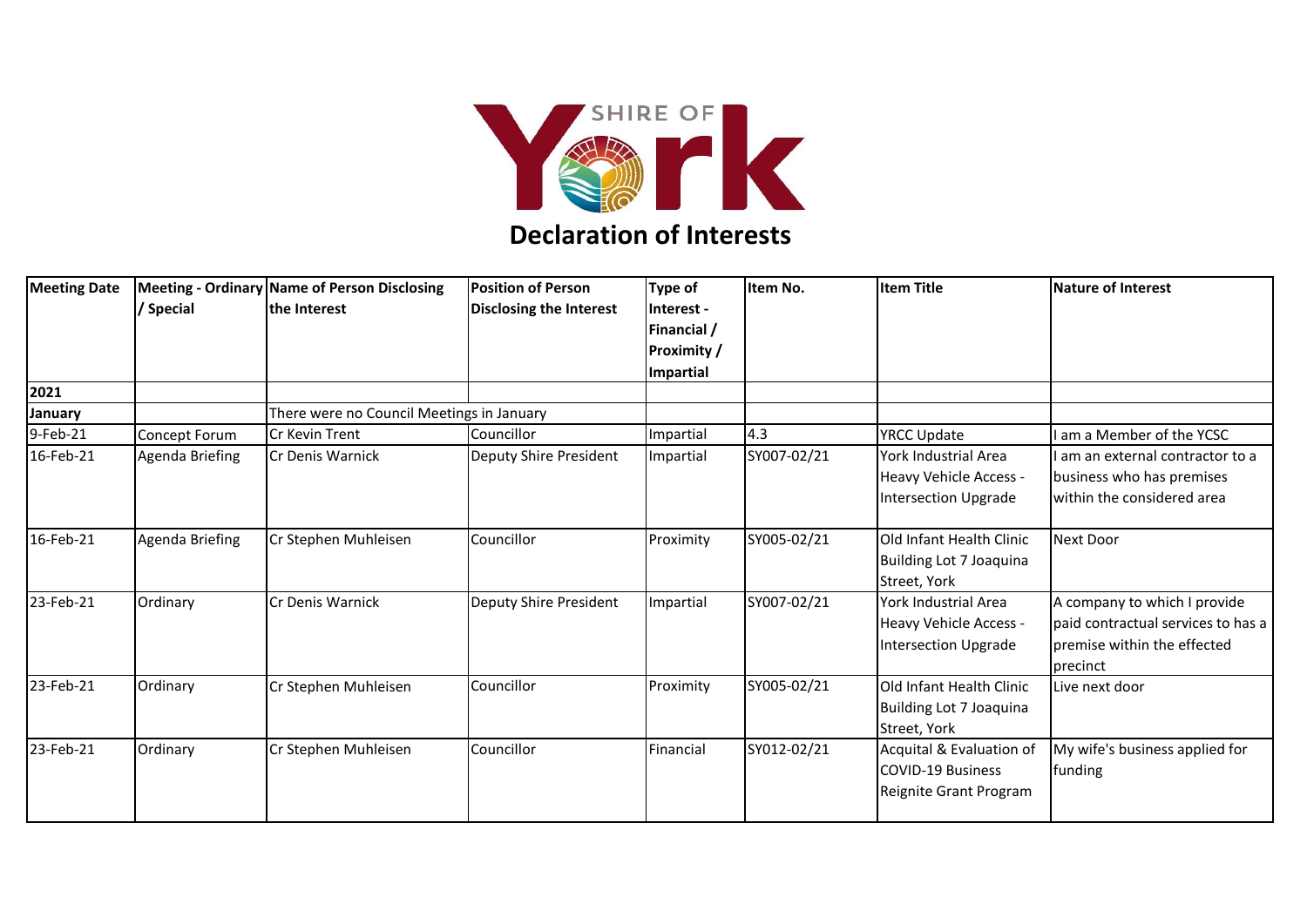| $2-Mar-21$ | Concept Forum   | Cr Ashley Garratt    | Councillor             | Impartial | 3.2 CRC/CCTV | <b>CCTV Presentation</b>   | Husband to an involved party in |
|------------|-----------------|----------------------|------------------------|-----------|--------------|----------------------------|---------------------------------|
|            |                 |                      |                        |           |              |                            | the preliminary works           |
| 16-Mar-21  | Agenda Briefing | Cr Denese Smythe     | <b>Shire President</b> | Financial | SY029-03/21  | Confidential - Application | Treasurer of applicant          |
|            |                 |                      |                        |           |              | for Rates Exemption        |                                 |
|            |                 |                      |                        |           |              | A13090                     |                                 |
| 16-Mar-21  | Agenda Briefing | Cr Kevin Trent       | Councillor             | Impartial | SY029-03/21  | Confidential - Application | I am a member of the York       |
|            |                 |                      |                        |           |              | for Rates Exemption        | Society                         |
|            |                 |                      |                        |           |              | A13090                     |                                 |
| 23-Mar-21  | Ordinary        | Cr Denese Smythe     | <b>Shire President</b> | Financial | SY029-03/21  | Confidential - Application | Treasurer of applicant          |
|            |                 |                      |                        |           |              | for Rates Exemption        |                                 |
|            |                 |                      |                        |           |              | A13090                     |                                 |
| 23-Mar-21  | Ordinary        | Cr Kevin Trent       | Councillor             | Impartial | SY029-03/21  | Confidential - Application | I am a member of the York       |
|            |                 |                      |                        |           |              | for Rates Exemption        | Society who are the applicants  |
|            |                 |                      |                        |           |              | A13090                     |                                 |
| 20-Apr-21  | Agenda Briefing | Cr Kevin Trent       | Councillor             | Impartial | SY036-04/21  | <b>YRCC Management</b>     | am a member of the YCSC         |
|            |                 |                      |                        |           |              | Update                     |                                 |
| 20-Apr-21  | Ordinary        | Cr Kevin Trent       | Councillor             | Impartial | SY036-04/21  | <b>YRCC Management</b>     | am a member of the YCSC who     |
|            |                 |                      |                        |           |              | Update                     | meet at the YRCC                |
| 18-May-21  | Agenda Briefing | Cr Kevin Trent       | Councillor             | Impartial | SY050-05/21  | SoY Multi-Year             | am the President of the York    |
|            |                 |                      |                        |           |              | Allocations                | Sub-Branch RSL                  |
| 18-May-21  | Agenda Briefing | Cr Pam Heaton        | Councillor             | Impartial | SY050-05/21  | SoY Multi-Year             | Committee member of the CRC     |
|            |                 |                      |                        |           |              | Allocations                |                                 |
| 25-May-21  | Ordinary        | Cr Kevin Trent       | Councillor             | Impartial | SY050-05/21  | SoY Multi-Year             | am the President of the York    |
|            |                 |                      |                        |           |              | Allocations                | Sub-Branch RSL & member of the  |
|            |                 |                      |                        |           |              |                            | Veteran Car Club                |
| 25-May-21  | Ordinary        | Cr Pam Heaton        | Councillor             | Impartial | SY050-05/21  | SoY Multi-Year             | Committee member of the CRC     |
|            |                 |                      |                        |           |              | Allocations                |                                 |
| 25-May-21  | Ordinary        | Cr Stephen Muhleisen | Councillor             | Impartial | SY050-05/21  | SoY Multi-Year             | Member of York RSL              |
|            |                 |                      |                        |           |              | Allocations                |                                 |
| 15-Jun-21  | Agenda Briefing | Cr Kevin Trent       | Councillor             | Financial | SY069-06/21  | A14230 Application for     | am the President of the York    |
|            |                 |                      |                        |           |              | <b>Rates Exemption</b>     | Sub-Branch RSL                  |
| 15-Jun-21  | Agenda Briefing | Cr Stephen Muhleisen | Councillor             | Financial | SY069-06/21  | A14230 Application for     | Financial Member of York RSL    |
|            |                 |                      |                        |           |              | <b>Rates Exemption</b>     |                                 |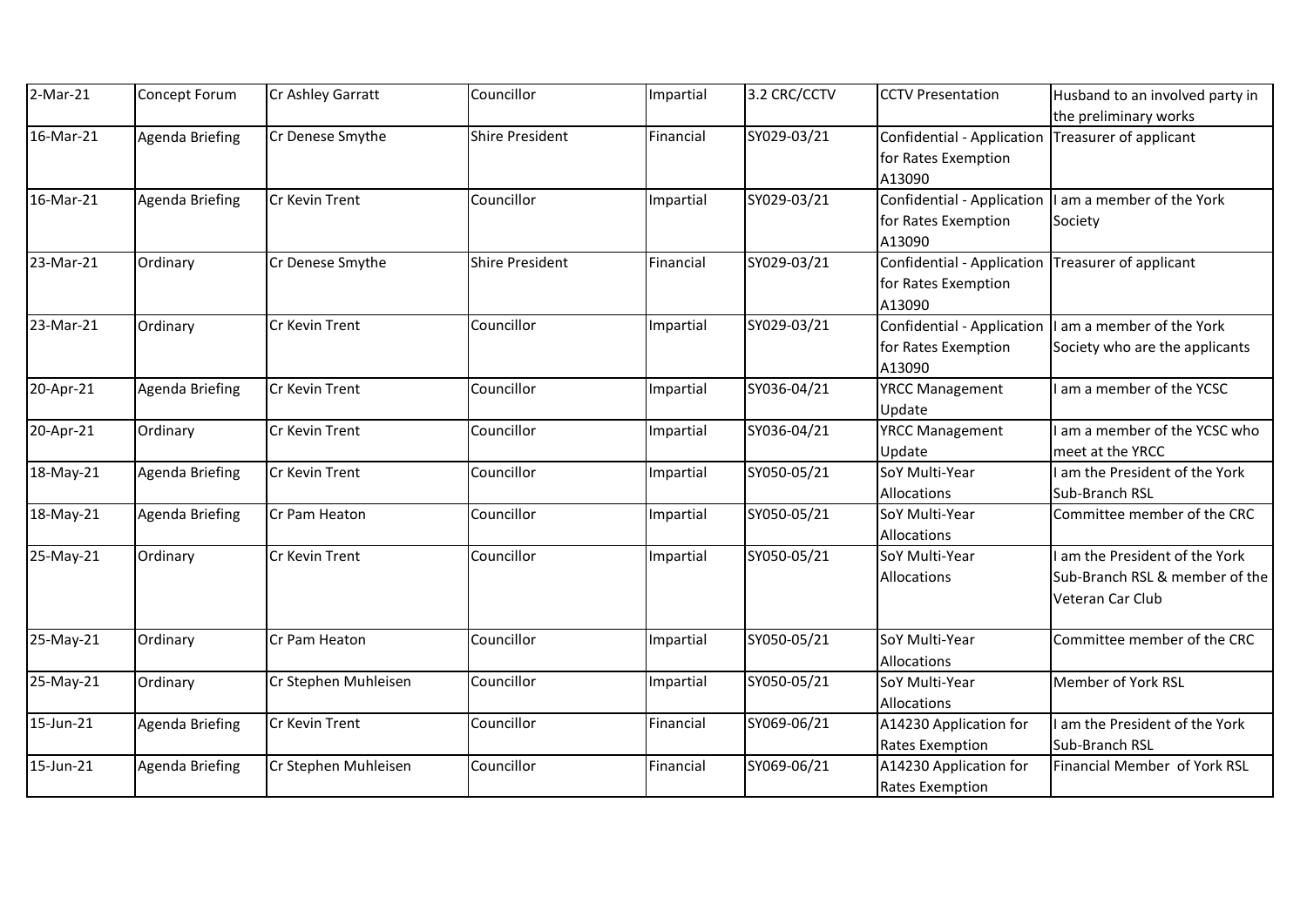| 15-Jun-21    | Agenda Briefing                           | Cr Denis Warnick     | Councillor | Proximity | SY056-06/21 | Draft Amended Shire of<br><b>York Local Planning</b><br>Strategy - Removal of<br>York Heavy Vehicle<br><b>Bypass</b>           | I live on the proposed route                                                            |
|--------------|-------------------------------------------|----------------------|------------|-----------|-------------|--------------------------------------------------------------------------------------------------------------------------------|-----------------------------------------------------------------------------------------|
| $22$ -Jun-21 | Ordinary                                  | Cr Kevin Trent       | Councillor | Financial | SY069-06/21 | A14230 Application for                                                                                                         | am the President of the York                                                            |
|              |                                           |                      |            |           |             | <b>Rates Exemption</b>                                                                                                         | Sub-Branch RSL                                                                          |
| 22-Jun-21    | Ordinary                                  | Cr Stephen Muhleisen | Councillor | Financial | SY069-06/21 | A14230 Application for<br><b>Rates Exemption</b>                                                                               | Financial Member of York RSL                                                            |
| 22-Jun-21    | Ordinary                                  | Cr Denis Warnick     | Councillor | Proximity | SY056-06/21 | Draft Amended Shire of<br><b>York Local Planning</b><br>Strategy - Removal of<br>York Heavy Vehicle                            | I live on Knotts Road                                                                   |
|              |                                           |                      |            |           |             | <b>Bypass</b>                                                                                                                  |                                                                                         |
| 22-Jun-21    | Ordinary                                  | Cr Pam Heaton        | Councillor | Impartial | SY061-06/21 | Proposal to enter into<br>Licence Agreements with<br>Regular Users of the York<br><b>Recreation &amp; Convention</b><br>Centre | I am a member of the Mobility<br>Group                                                  |
| 22-Jun-21    | Ordinary                                  | Cr Kevin Trent       | Councillor | Impartial | SY061-06/21 | Proposal to enter into<br>Licence Agreements with<br>Regular Users of the York<br><b>Recreation &amp; Convention</b><br>Centre | am a member of the YCSC who<br>meet at the YRCC                                         |
| 20-Jul-21    | Agenda Briefing                           | Chris Linnell        | <b>CEO</b> | Financial | SY090-07/21 | CEO 2020/21<br>Performance Review &<br>KPI Indicators 2021/22                                                                  | I am the CEO of the Shire of York                                                       |
| 20-Jul-21    | <b>Special Electors</b><br><b>Meeting</b> | Cr Kevin Trent       | Councillor | Impartial | N/A         | <b>Entire Meeting</b>                                                                                                          | As a member of the community I<br>eat an evening meal at the YRCC<br>on Friday evenings |
| $27$ -Jul-21 | Ordinary                                  | Chris Linnell        | <b>CEO</b> | Financial | SY090-07/21 | CEO 2020/21<br>Performance Review &<br>KPI Indicators 2021/22                                                                  | I am the CEO of the Shire of York                                                       |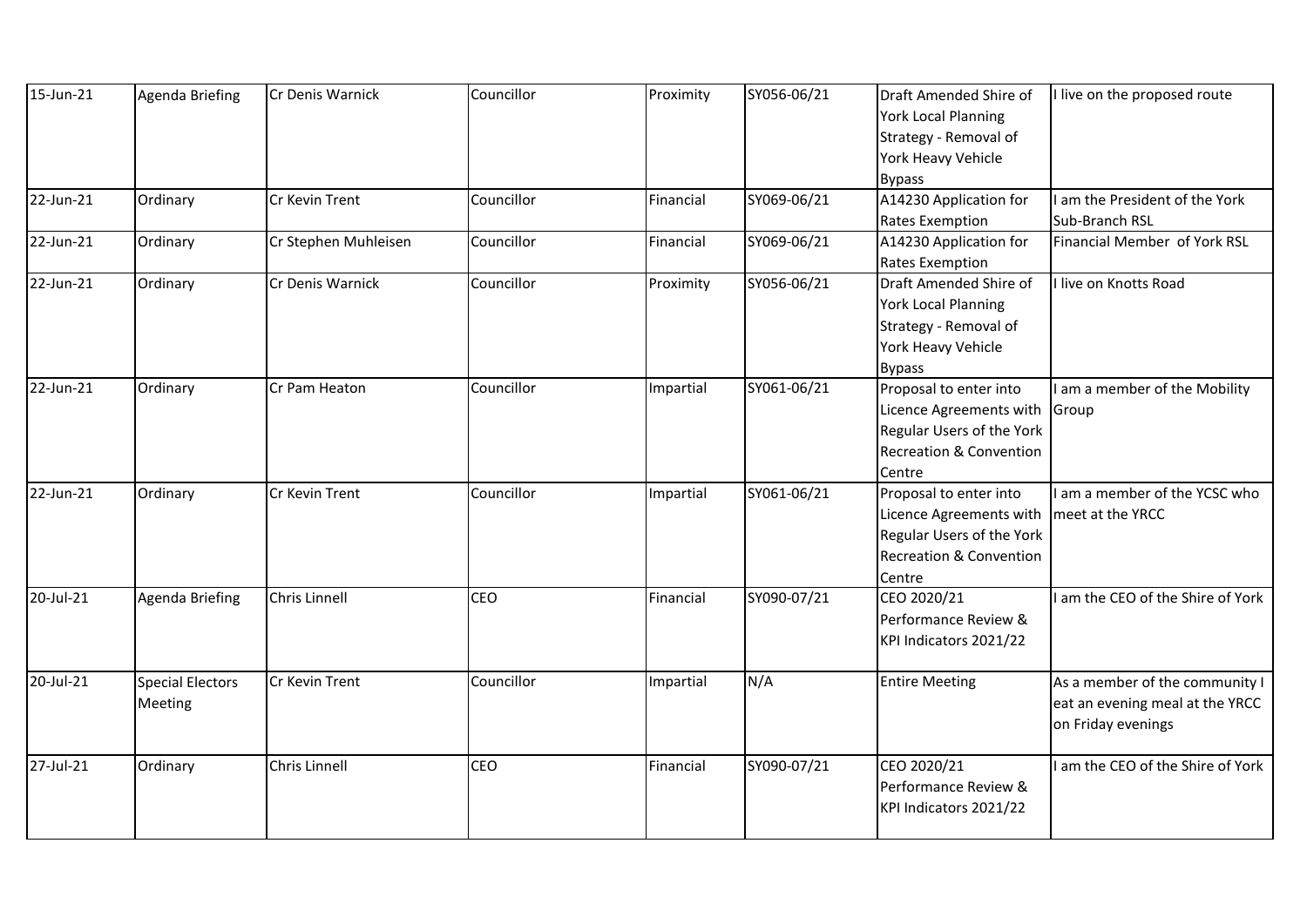| 17-Aug-21 | Agenda Briefing        | Cr Ashley Garratt | Councillor | Impartial | SY093-08/21  | <b>Multiyear Funding</b>  | Husband of YCRC Coordinator                               |
|-----------|------------------------|-------------------|------------|-----------|--------------|---------------------------|-----------------------------------------------------------|
|           |                        |                   |            |           |              | Acquittal - York          |                                                           |
|           |                        |                   |            |           |              | <b>Community Resource</b> |                                                           |
|           |                        |                   |            |           |              | Centre                    |                                                           |
| 17-Aug-21 | <b>Agenda Briefing</b> | Cr Pam Heaton     | Councillor | Impartial | SY093-08/21  | <b>Multiyear Funding</b>  | Secretary on the Management                               |
|           |                        |                   |            |           |              | <b>Acquittal - York</b>   | Committee of the York CRC                                 |
|           |                        |                   |            |           |              | <b>Community Resource</b> |                                                           |
|           |                        |                   |            |           |              | Centre                    |                                                           |
| 17-Aug-21 | <b>Agenda Briefing</b> | Chris Linnell     | <b>CEO</b> | Financial | SY103-08/21  | CEO - Contract of         | am CEO of the Shire of York                               |
|           |                        |                   |            |           |              | Employment                |                                                           |
| 24-Aug-21 | Ordinary               | Cr Ashley Garratt | Councillor | Impartial | SY093-08/21  | <b>Multiyear Funding</b>  | Husband of YCRC Coordinator                               |
|           |                        |                   |            |           |              | Acquittal - York          |                                                           |
|           |                        |                   |            |           |              | <b>Community Resource</b> |                                                           |
|           |                        |                   |            |           |              | Centre                    |                                                           |
| 24-Aug-21 | Ordinary               | Cr Pam Heaton     | Councillor | Impartial | SY093-08/21  | <b>Multiyear Funding</b>  | Member of the Management                                  |
|           |                        |                   |            |           |              | <b>Acquittal - York</b>   | Committee of the York CRC                                 |
|           |                        |                   |            |           |              | <b>Community Resource</b> |                                                           |
|           |                        |                   |            |           |              | Centre                    |                                                           |
| 24-Aug-21 | Ordinary               | Chris Linnell     | <b>CEO</b> | Financial | SY103-08/21  | CEO - Contract of         | am CEO of the Shire of York and                           |
|           |                        |                   |            |           |              | Employment                | the contract is for my future                             |
|           |                        |                   |            |           |              |                           | employment                                                |
| 7-Sep-21  | Concept Forum          | Cr Pam Heaton     | Councillor | Impartial | Item No. 4.6 | Seniors Mobility Group -  | I am a member of the York                                 |
|           |                        |                   |            |           |              | Use of Shire Facilities   | <b>Mobility Group</b>                                     |
| 23-Sep-21 | Agenda Briefing        | Cr Kevin Trent    | Councillor | Impartial | SY119-09/21  | Presentation of           | eat an evening meal at the YRCC                           |
|           |                        |                   |            |           |              | Submissions regarding     | on Friday evenings                                        |
|           |                        |                   |            |           |              | <b>YRCC Business Plan</b> |                                                           |
| 23-Sep-21 | <b>Agenda Briefing</b> | Cr Kevin Trent    | Councillor | Impartial | SY120-09/21  |                           | Management Contract for I eat an evening meal at the YRCC |
|           |                        |                   |            |           |              | <b>YRCC</b>               | on Friday evenings                                        |
| 28-Sep-21 | Ordinary               | Cr Kevin Trent    | Councillor | Impartial | SY119-09/21  | Presentation of           | eat an evening meal at the YRCC                           |
|           |                        |                   |            |           |              | Submissions regarding     | on Friday evenings                                        |
|           |                        |                   |            |           |              | <b>YRCC Business Plan</b> |                                                           |
| 28-Sep-21 | Ordinary               | Cr Kevin Trent    | Councillor | Impartial | SY120-09/21  | Management Contract for   | eat an evening meal at the YRCC                           |
|           |                        |                   |            |           |              | <b>YRCC</b>               | on Friday evenings                                        |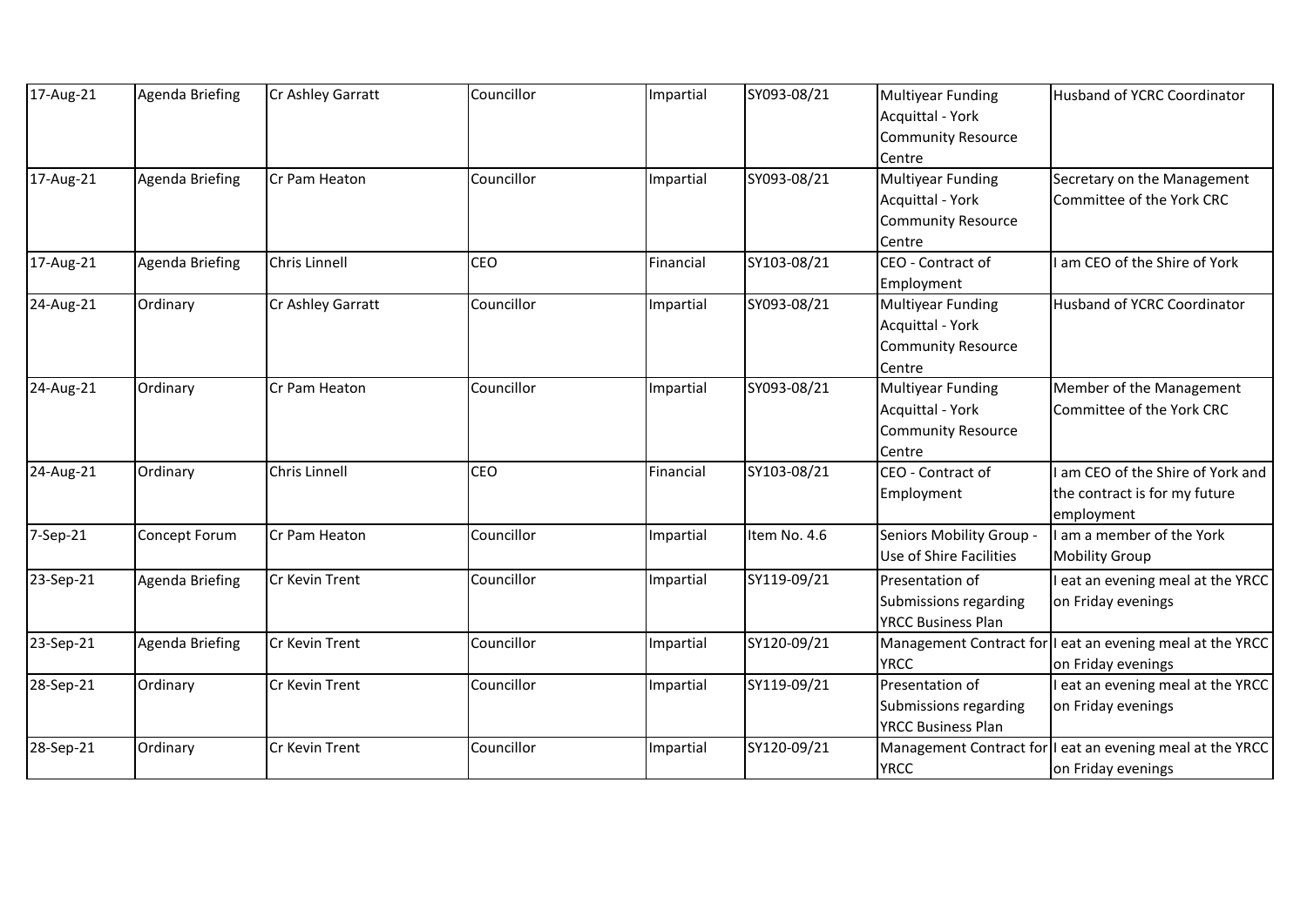| 26-Oct-21 | Ordinary               | Cr Kevin Trent       | Councillor             | Impartial | SY135-10/21 | <b>Application for Rates</b>         | am a member of the Veteran        |
|-----------|------------------------|----------------------|------------------------|-----------|-------------|--------------------------------------|-----------------------------------|
|           |                        |                      |                        |           |             | Exemption A6672 &                    | Car Club who have an association  |
|           |                        |                      |                        |           |             | A6673                                | with the York Motor Museum        |
| 9-Nov-21  | Concept Forum          | Cr Denis Warnick     | Deputy Shire President | Impartial | N/A         | NBN-Co Co Investment                 | am the President of the TBCG      |
|           |                        |                      |                        |           |             | Project                              | which holds the lease on land     |
|           |                        |                      |                        |           |             |                                      | being discussed                   |
| 9-Nov-21  | Concept Forum          | Cr Stephen Muhleisen | Councillor             | Financial | N/A         | Pothole Works Program                | Working in asphalt industry       |
| 16-Nov-21 | <b>Agenda Briefing</b> | Cr Stephen Muhleisen | Councillor             | Impartial | SY153-11/21 | <b>Recommendations from</b>          | My wife has been nominated for    |
|           |                        |                      |                        |           |             | <b>York Honours Reference</b>        | award                             |
|           |                        |                      |                        |           |             | Group - Australia Day                |                                   |
|           |                        |                      |                        |           |             | 2022 Awards                          |                                   |
| 16-Nov-21 | Agenda Briefing        | Cr Peter Wright      | Councillor             | Financial | SY151-11/21 | Proposed Write-off -                 | Member of Club                    |
|           |                        |                      |                        |           |             | Sundry Debtor 7643                   |                                   |
| 16-Nov-21 | Agenda Briefing        | Cr Ashley Garratt    | Councillor             | Impartial | SY153-11/21 | Recommendations from                 | My wife has been nominated for    |
|           |                        |                      |                        |           |             | <b>York Honours Reference</b>        | award                             |
|           |                        |                      |                        |           |             | Group - Australia Day                |                                   |
|           |                        |                      |                        |           |             | 2022 Awards                          |                                   |
| 23-Nov-21 | Ordinary               | Cr Stephen Muhleisen | Councillor             | Impartial | SY153-11/21 | <b>Recommendations from</b>          | My wife has been nominated for    |
|           |                        |                      |                        |           |             | York Honours Reference               | award                             |
|           |                        |                      |                        |           |             | Group - Australia Day                |                                   |
|           |                        |                      |                        |           |             | 2022 Awards                          |                                   |
| 23-Nov-21 | Ordinary               | Cr Ashley Garratt    | Councillor             | Impartial | SY153-11/21 | <b>Recommendations from</b>          | I have a relationship with one of |
|           |                        |                      |                        |           |             | <b>York Honours Reference</b>        | the nominations                   |
|           |                        |                      |                        |           |             | Group - Australia Day                |                                   |
|           |                        |                      |                        |           |             | 2022 Awards                          |                                   |
| 23-Nov-21 | Ordinary               | Cr Peter Wright      | Councillor             | Financial | SY151-11/21 | Proposed Write-off -                 | Member of Club                    |
|           |                        |                      |                        |           |             | Sundry Debtor 7643                   |                                   |
| 7-Dec-21  | Concept Forum          | Cr Peter Wright      | Councillor             | Impartial | Item 4.6    | <b>YRCC Management</b><br>Transition | Member of Bowling Club            |